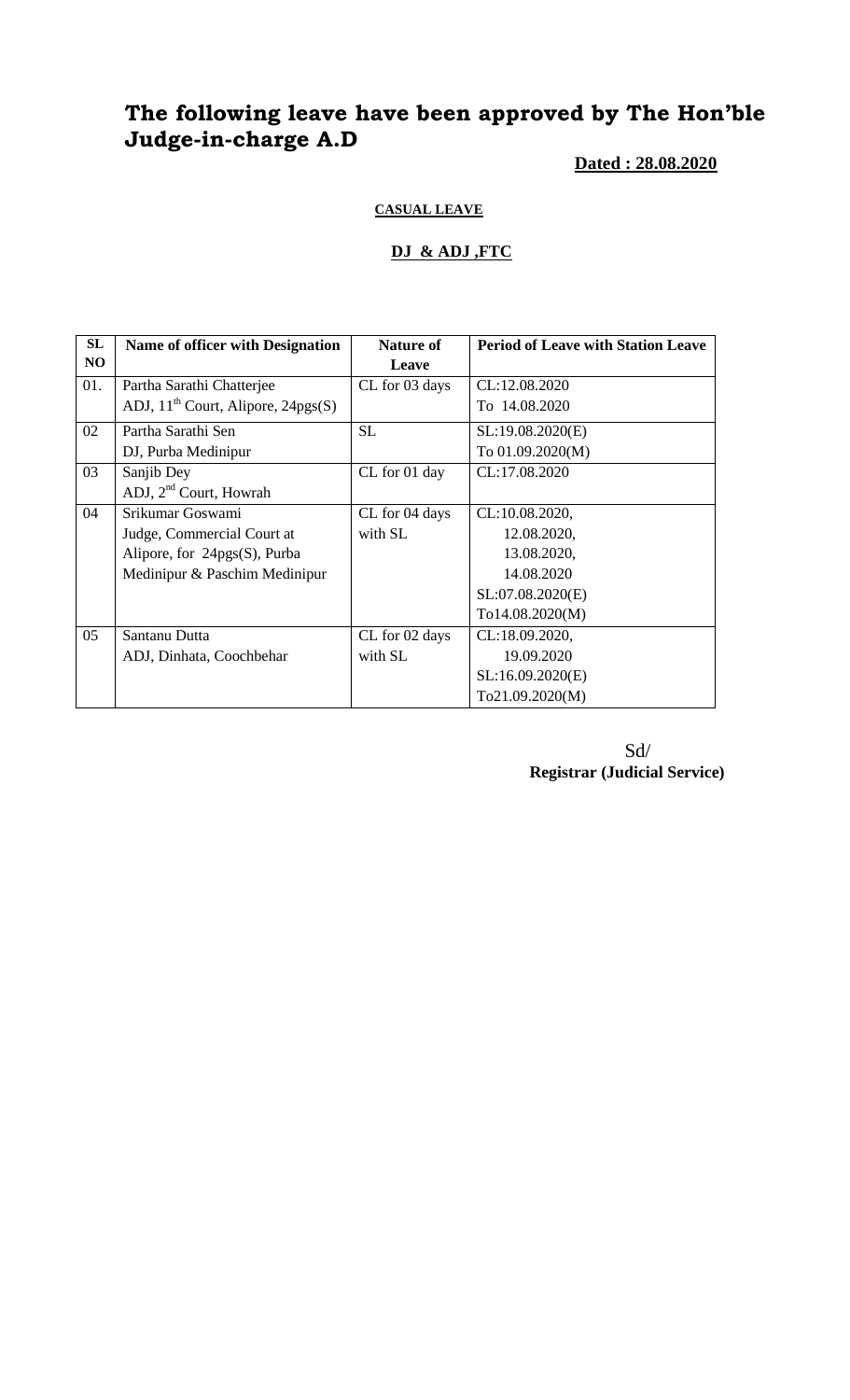### **The following leave have been approved by the Hon'ble Judge-in-Charge A.D.**

### **Dated : 28.08.2020**

#### **DJ / ADJ**

| SL             | Name of officer with                                                                | <b>Nature of Leave</b>                                                                                                                                       | <b>Period of Leave with</b>      |
|----------------|-------------------------------------------------------------------------------------|--------------------------------------------------------------------------------------------------------------------------------------------------------------|----------------------------------|
| N <sub>O</sub> | <b>Designation</b>                                                                  |                                                                                                                                                              | <b>Station Leave</b>             |
| 01.            | Sri Samyajit<br>Mukhopadhyay<br>ADJ, 2 <sup>nd</sup> Court, Lalbagh,<br>Murshidabad | Earned Leave for 08 days in lieu<br>of his previous EL prayer for 16<br>days on & from 06.08.2020 to<br>21.08.2020 which was duly<br>approved on 18.08.2020. | From 06.08.2020 to<br>13.08.2020 |

#### **JM**

| SL<br>N <sub>O</sub> | Name of officer with<br><b>Designation</b>                                 | <b>Nature of Leave</b>                       | <b>Period of Leave with Station</b><br>Leave |
|----------------------|----------------------------------------------------------------------------|----------------------------------------------|----------------------------------------------|
| 02.                  | Sri Souvik De<br>MM, 4 <sup>th</sup> Court, Calcutta                       | Commuted Leave for<br>03 days                | From 17.08.2020 to 19.08.2020                |
| 03.                  | Smt. Satarupa Roy<br>JM,1 <sup>st</sup> Court, Contai,<br>Purba Medinipore | Child Care Leave for<br>$37 \mathrm{days}$ . | From 08.06.2020 to 14.07.2020                |

#### **CJ(JD)**

| <b>SL</b>      | Name of officer with                                                             | <b>Nature of Leave</b> | <b>Period of Leave with Station</b>                      |
|----------------|----------------------------------------------------------------------------------|------------------------|----------------------------------------------------------|
| N <sub>O</sub> | <b>Designation</b>                                                               |                        | Leave                                                    |
| 04.            | Ms. Amrita Pramanick<br>$CJ(JD)$ , $2nd$ Addl. Court,<br>Contai, Purba Medinipur |                        | Earned leave for 18 days   From 23.06.2020 to 10.07.2020 |

 Sd/- **Registrar(Judicial Service)**